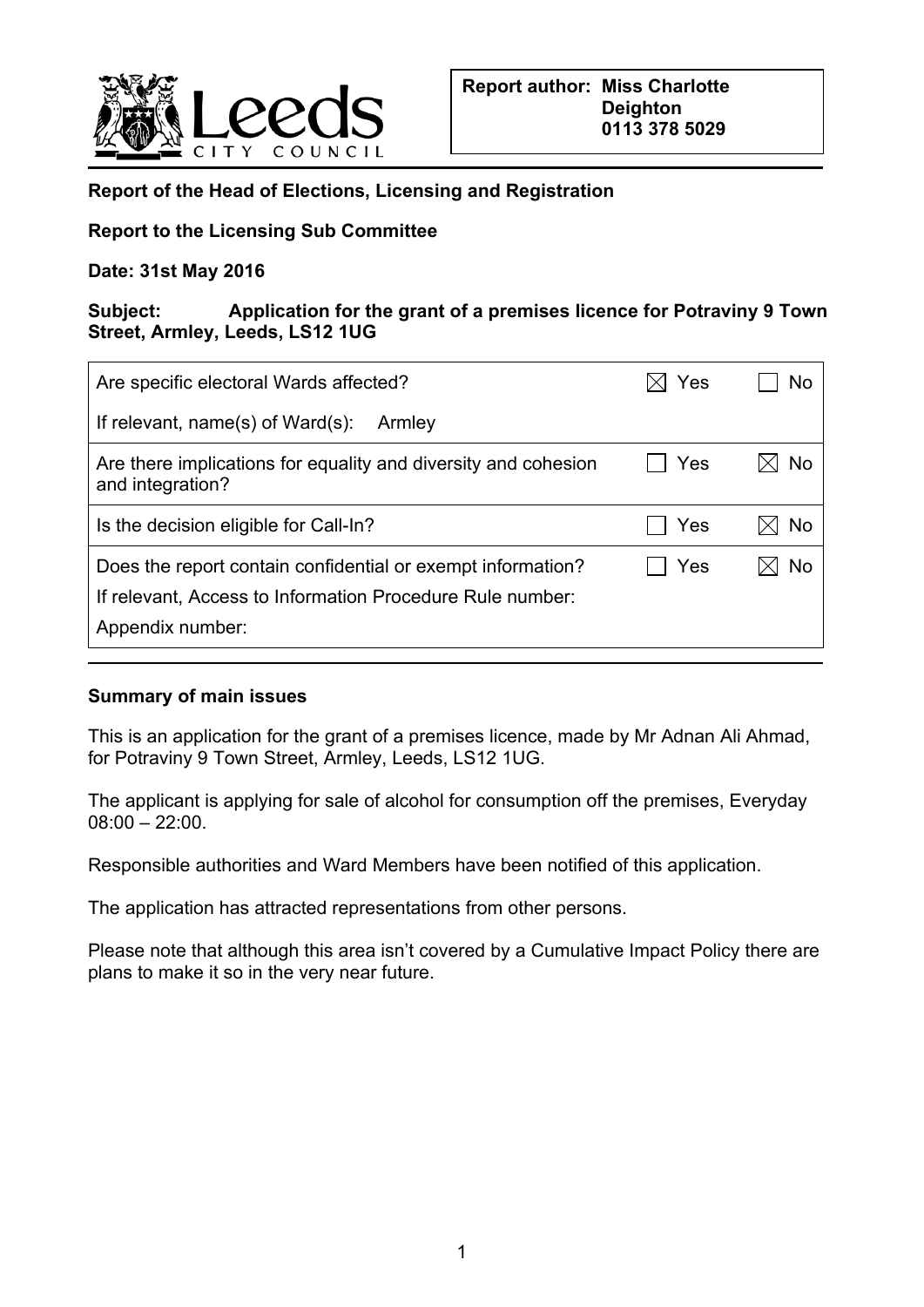# **1 Purpose of this report**

- 1.1 To advise Members of an application made under section 17 of the Licensing Act 2003 ("the Act") for a new premises licence in respect of the above mentioned premises.
- 1.2 Members are required to consider this application due to the receipt of representations.

# **2 History of the premises**

2.1 This is the first application for a premises licence for these premises.

# **3 The application**

- 3.1 The applicant's name is Mr Ahmad Adnan Ali
- 3.2 The proposed designated premises supervisor is Mr Ahmad Adnan Ali
- 3.3 In summary the application is for:

*Sale by retail of alcohol – Everyday 08:00 – 22:00*

*Non standard timings No non-standard timings for bank holidays or special occasions are proposed.*

### **4 The operating schedule**

4.1 The applicant proposes to promote the licensing objectives by taking the steps identified in the operating schedule and/or the proforma risk assessment which is attached at Appendix A.

### **5 Location**

5.1 A map which identifies the location of this premises is attached at Appendix B.

### **6 Representations**

6.1 Under the Act representations can be received from responsible authorities or other persons. Representations must be relevant and, in the case of another person, must not be frivolous or vexatious.

#### Representations from Responsible Authorities

#### Other representations

- 6.2 The application has attracted representation from members of the public (described as 'other persons' in the legislation).
- 6.3 The licensing authority is in receipt of ten individual letters of objection all of which are opposed to this application on the grounds of public nuisance and crime and disorder.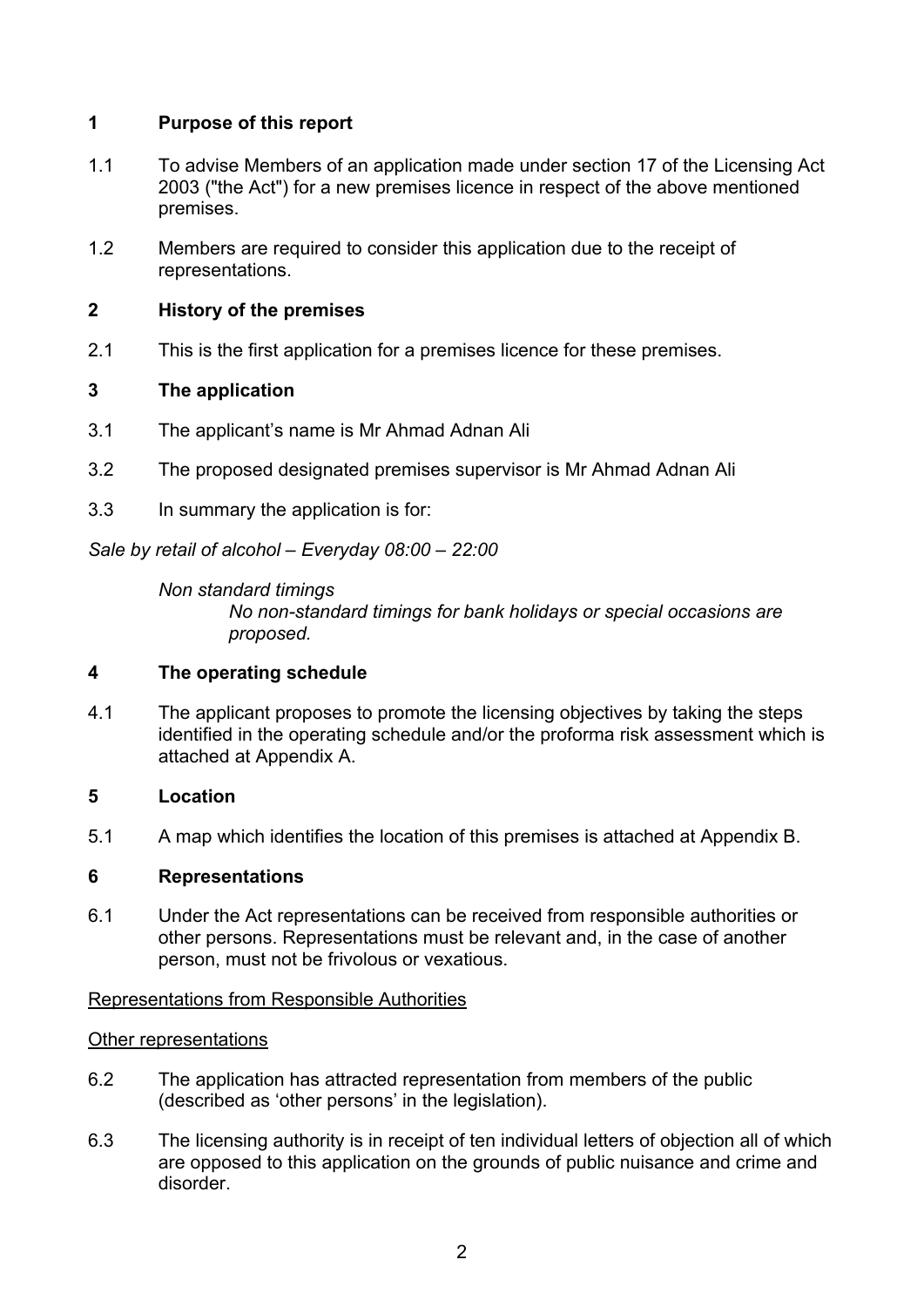6.4 In order to protect personal data, redacted copies of the representations are attached at Appendix C. Unredacted copies will be available at the hearing for Members consideration.

### **7 Local Licensing Guidance**

7.1 This application is in an area where the council has put in place Local Licensing Guidance. This means that the area in which this premises is situated have been identified by the Community Committees as vulnerable to problem drinking and there are additional issues that directly impact the promotion of the licensing objectives. The applicant has been sent the Local Licensing Guidance during the application process and has/has not volunteered conditions to mitigate these concerns. The Local Licensing Guidance is attached at Appendix D.

### **8 Licensing hours**

- 8.1 Members are directed to paragraphs 6.8 to 6.15 of the Statement of Licensing Policy which states the criteria that will be applied to any decision for new applications or variations which include extending hours.
- 8.2 In brief the Policy states at 6.14 that restrictions may be made to the proposed hours of use where, after receiving relevant representations, the council considers it appropriate for the promotion of the licensing objectives to do so.
- 8.3 The council will take into account the existing pattern of licensed premises in an area when considering what is appropriate to promote the objectives. Applications which are significantly out of character for a locality will need to demonstrate that granting the hours sought will not impact on the licensing objectives, given the potential for neighbouring premises to seek the same additional hours to prevent rivals gaining a commercial advantage.
- 8.4 A list of premises in the local area and their licensed hours and activities is provided at Appendix E.

#### **9 Equality and diversity implications**

9.1 At the time of writing this report there were no implications for equality and diversity. Any decision taken by the licensing subcommittee will be in accordance with the four licensing objectives as prescribed by the Licensing Act 2003.

#### **10 Options available to Members**

- 10.1 The licensing subcommittee must take such of the following steps as it considers appropriate for the promotion of the licensing objectives:
	- Grant the application as requested.
	- Grant the application whilst imposing additional conditions and/or altering in any way the proposed operating schedule.
	- Exclude any licensable activities to which the application relates.
	- Refuse to specify the said person as the designated premises supervisor.
	- Reject the whole or part of the application.